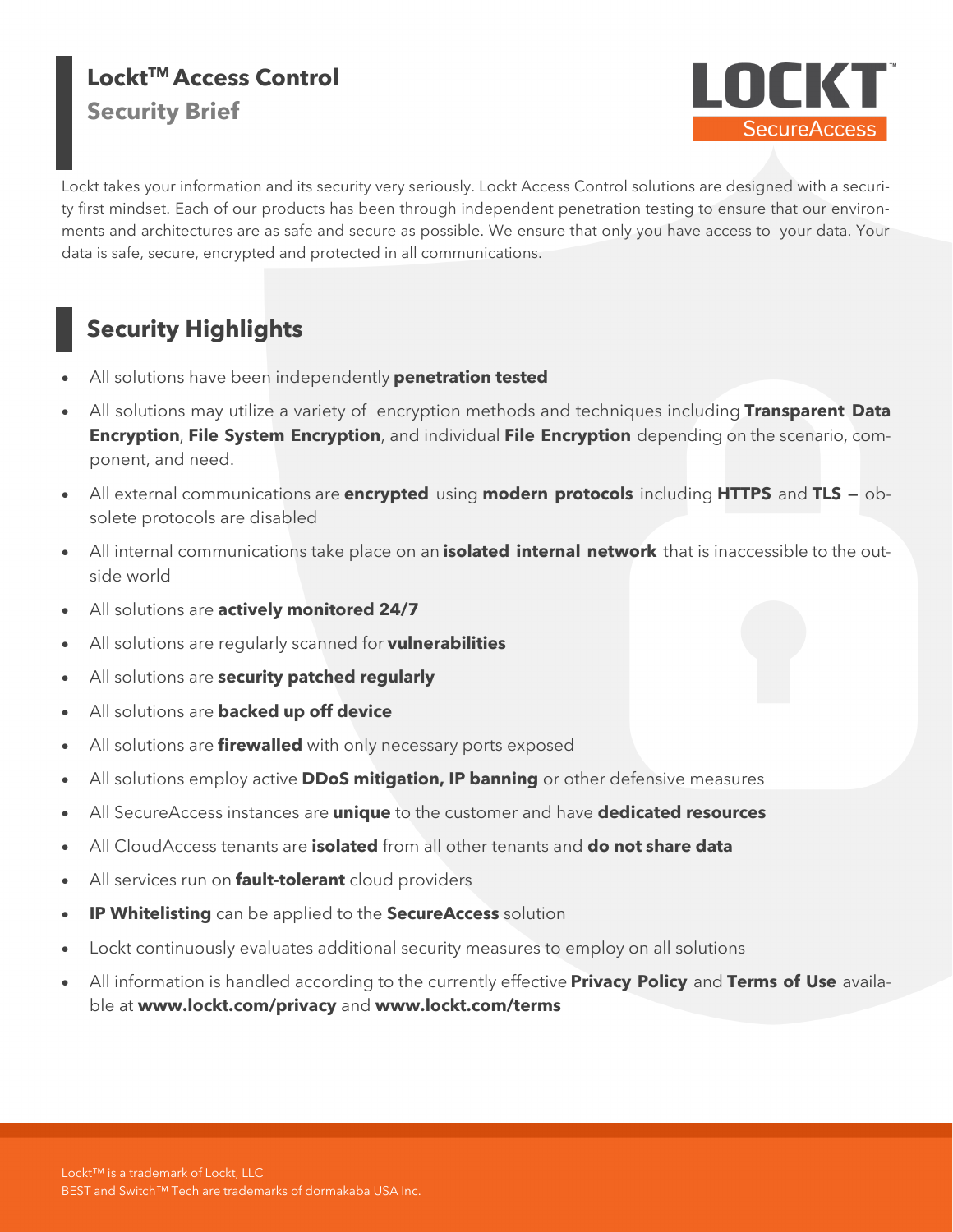### **LocktTM Access Control Personal Information**



Lockt strives to keep the amount of Personally Identifiable Information stored within Lockt Access Control solutions to an absolute minimum. Some information, however, may be necessary in order for the system to function properly and provide the customer with the intended result. Please see below for a summary of Personally Identifiable Information that may\*\* be stored in Lockt Access Control systems.

#### **Lockt SecureAccess**

### **Lockt CloudAccess**

- Name
- Email Address
- Phone Number
- Card/Badge Number
- ID Number (customer defined)
- Name
- Email Address
- Phone Number
- Card/Badge Number

#### **Lockt Access Control Solutions do not require, nor do they store, any information related to:**

- Financial Information (Payments, Credit Cards, Banking, etc.)
- Biometric data
- Medical or Patient Records
- Tax ID, Social Security Number, Drivers License Number, Passport, or any other government issued ID
- Gender, Race, Birth Date, or Religion
- Post/Zip Code or Address
- Biography, Background, Education, Credit Rating, Immigration, or Employment
- Social Media

\*\* Not all information is necessarily required in order for Lockt Access Control to function. In cases where enhanced privacy is required by a customer, options are available to obfuscate or anonymize certain data. Please contact Lockt to discuss options if this is a requirement.



Lockt has partnered with **Drata** for continuous monitoring of GDPR and SOC 2 controls.